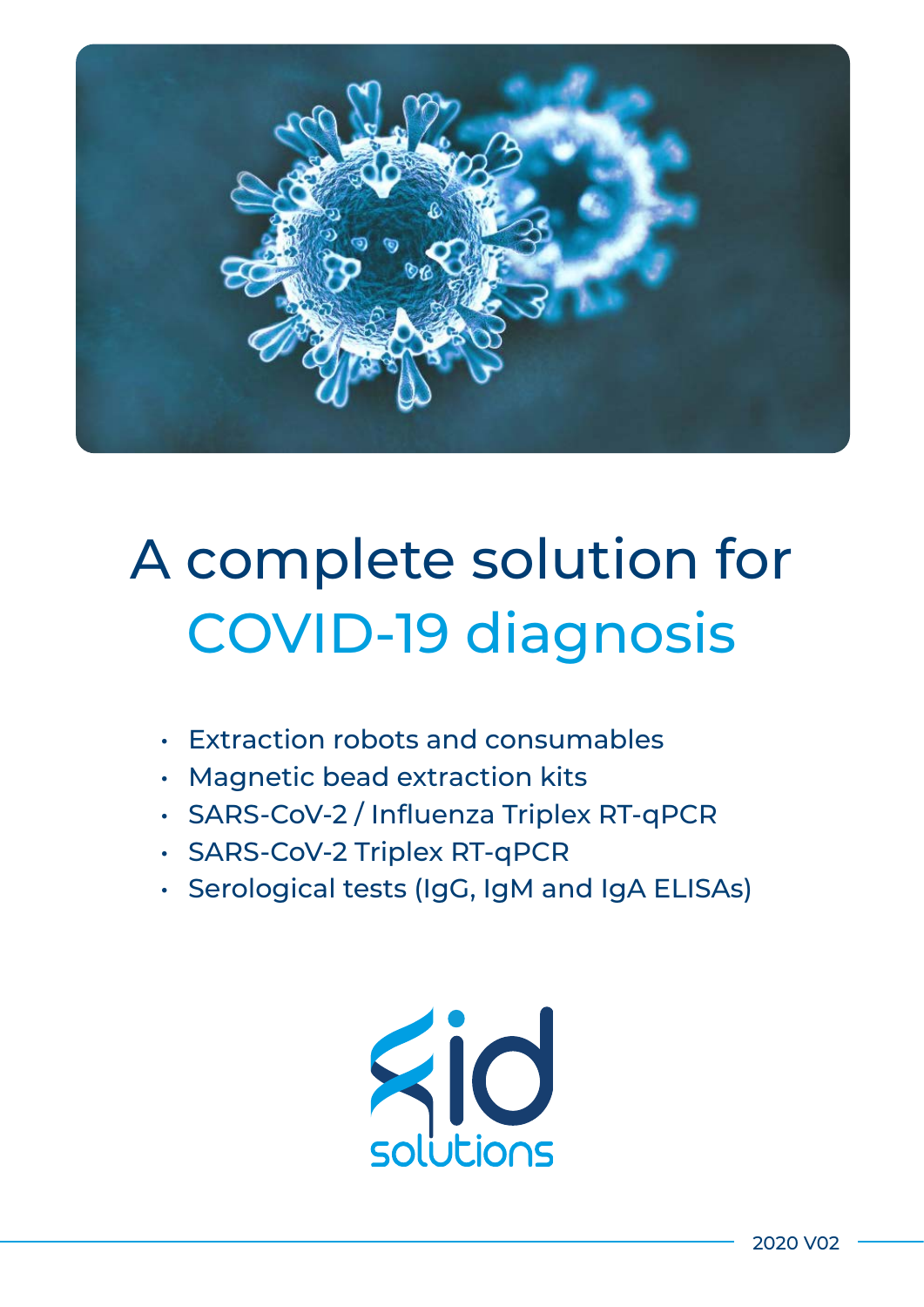ID-Solutions, created in 2015 and based near Montpellier, France, develops and produces digital PCR oncology tests for human health, as well as a complete solution for COVID-19 diagnostics.



# Innovation in oncology diagnostics

ID-Solutions develops, produces and markets a complete solution for oncology diagnostics, from extraction of circulating cell-free DNA or DNA isolated from FFPE tissues, to molecular typing.

The company offers standard operating procedures, and diagnostic and theranostic tools with high sensitivity to meet current clinical oncology requirements.



# A complete solution for COVID-19 diagnostics

The company has also developed a complete solution for SARS-CoV-2 molecular diagnosis, including robots, consumables and reagents for extraction, and a highly-sensitive RT-PCR amplification kit.

In addition, ID-Solutions offers a Triplex RT-PCR for the detection of Influenza and COVID-19 in a single test. The company also offers serological tools developed by its sister company, for the specific detection of IgG, IgM and IgA antibodies to SARS-CoV-2.



## Highly-trained specialists

The scientific team is composed of highly trained specialists with more than 20 years of expertise in nucleic acid extraction, molecular biology and oncology. This team works hand in hand with ID-Solutions' sister company, Innovative Diagnostics. Created in 2004, Innovative Diagnostics, with over 100 employees, is a leader in the development and production of diagnostic tests for many infectious zoonotic diseases.



# Industrial know-how

ID-Solutions produces its tests in state-of-the-art facilities, in accordance with industrial methods to meet the highest criteria of stability and standardization.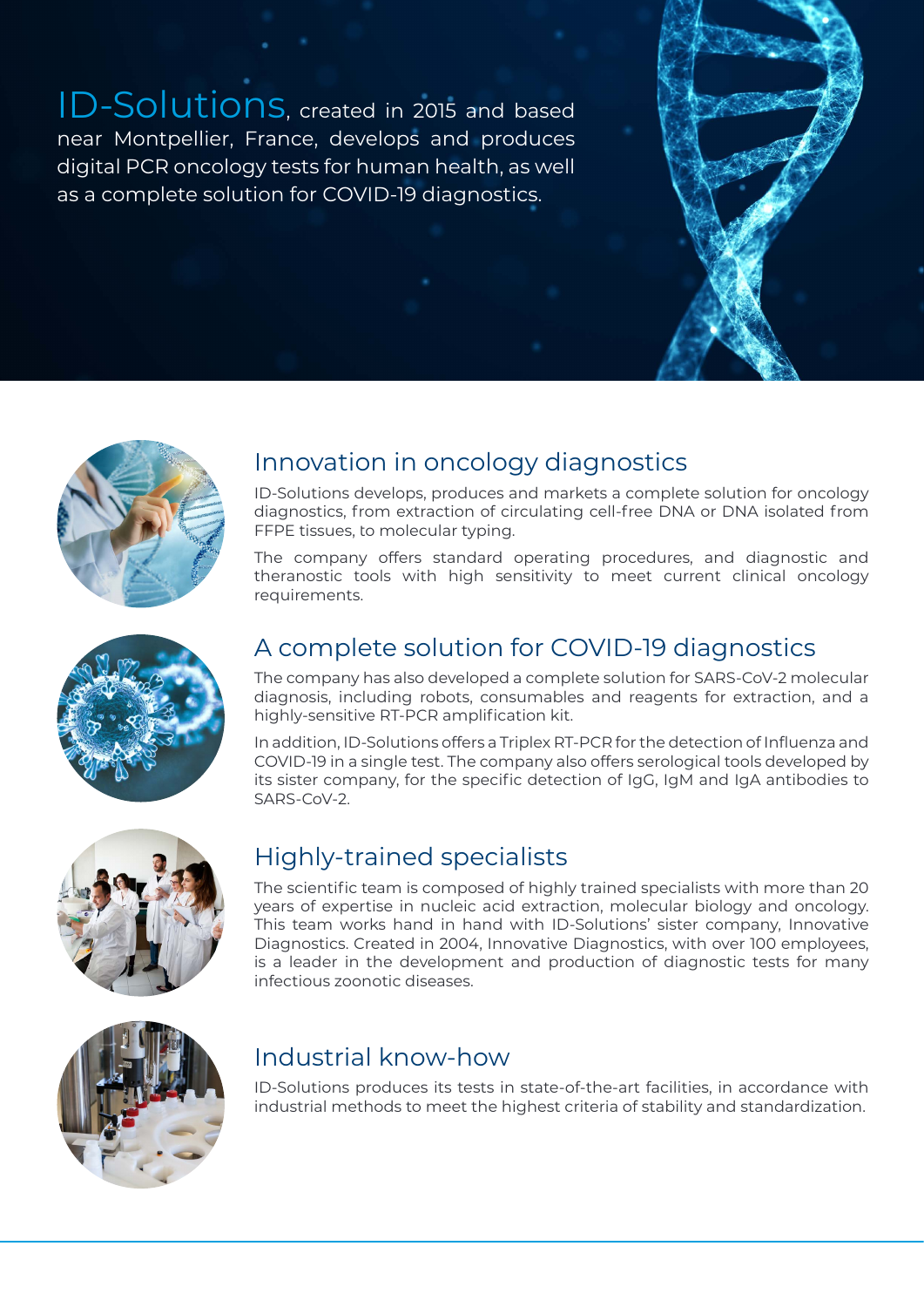# Automated extraction

### IDEAL™ EXTRACTION ROBOTS

#### The IDEAL™ extraction robots offer nucleic acid purification with high efficiency and purity.

They are designed to deliver high-quality results while minimizing handling, helping you automate a significant part of your workflow.

Choose from **two systems** depending on your throughput:



### IDEALTM 96:

- $\bigoplus$  High throughput: process 96 samples in 20 minutes
- **C** Stronger magnets to increase extraction capacity



#### IDEALTM 32:

**C** For small and medium throughput: process 32 samples in 20 minutes UV lamp and heating block included

**Programs may be run directly from the instruments: simply plug and play!**

### Features

- Pre-loaded with protocols for the ID Gene™ extraction kits
- **O** Flexible: create or modify your own protocols
- Easy-to-use with a touchscreen and a user-friendly interface
- Open system: use with any magnetic bead extraction kit
- Start and stop feature: resume your program if the machine is stopped
- **A** Robust: no metrology required
- **O** CE marking

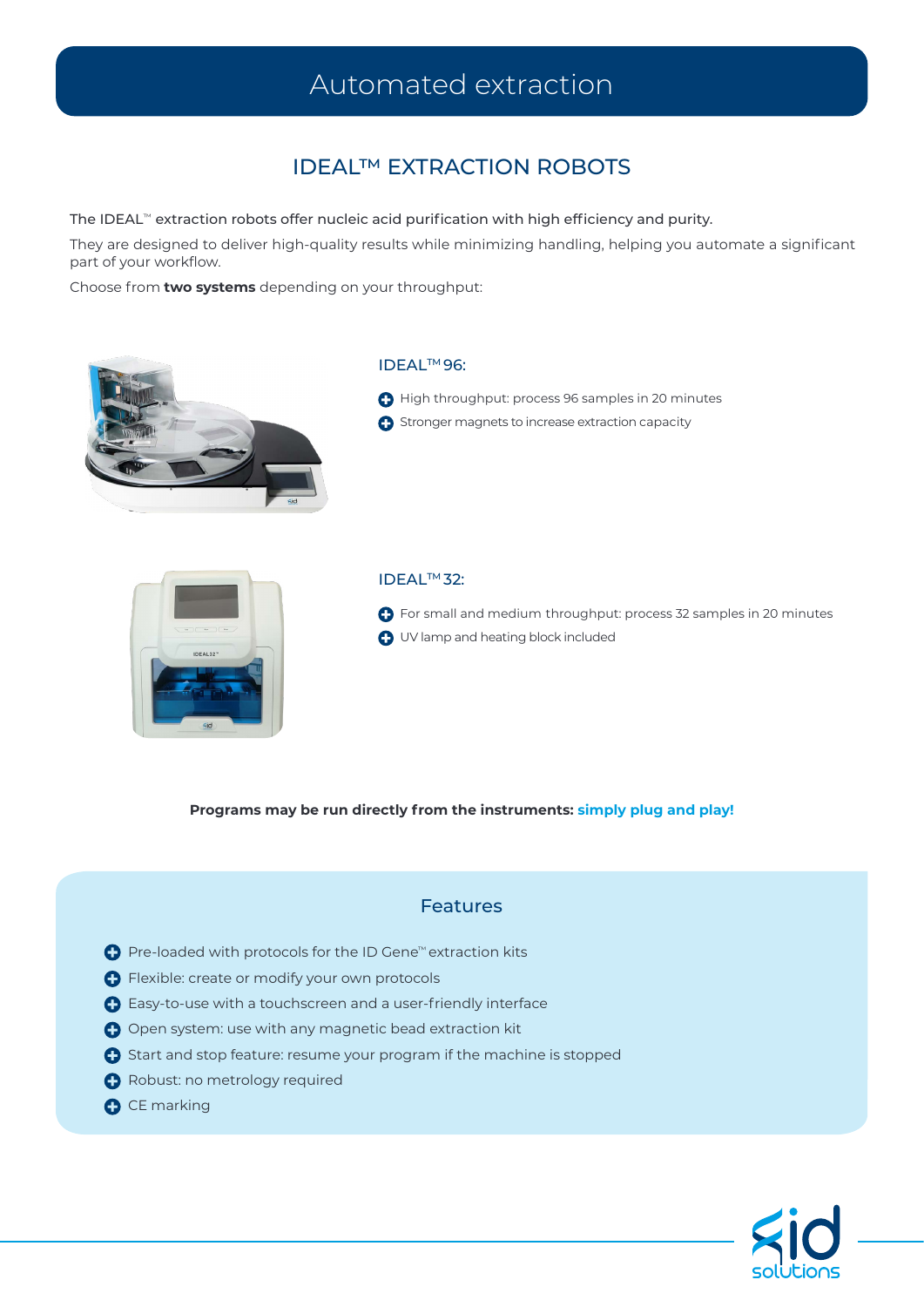# Automated extraction

### ID GENE™ EXTRACTION KITS

Use with ID-Solutions' extraction robots IDEAL™ 32 and IDEAL™ 96 or any other robot with an open system.

• ID Gene™ Mag Virus Extraction Kit Ref. MAGVIRUS-250

Optimized yield, with results in only 26 minutes



• ID Gene™ Mag Fast Universal Extraction Kit Ref. MAGFAST-384 / MAGFAST-768

Results in only 20 minutes

Spin columns (manual extraction) available upon request.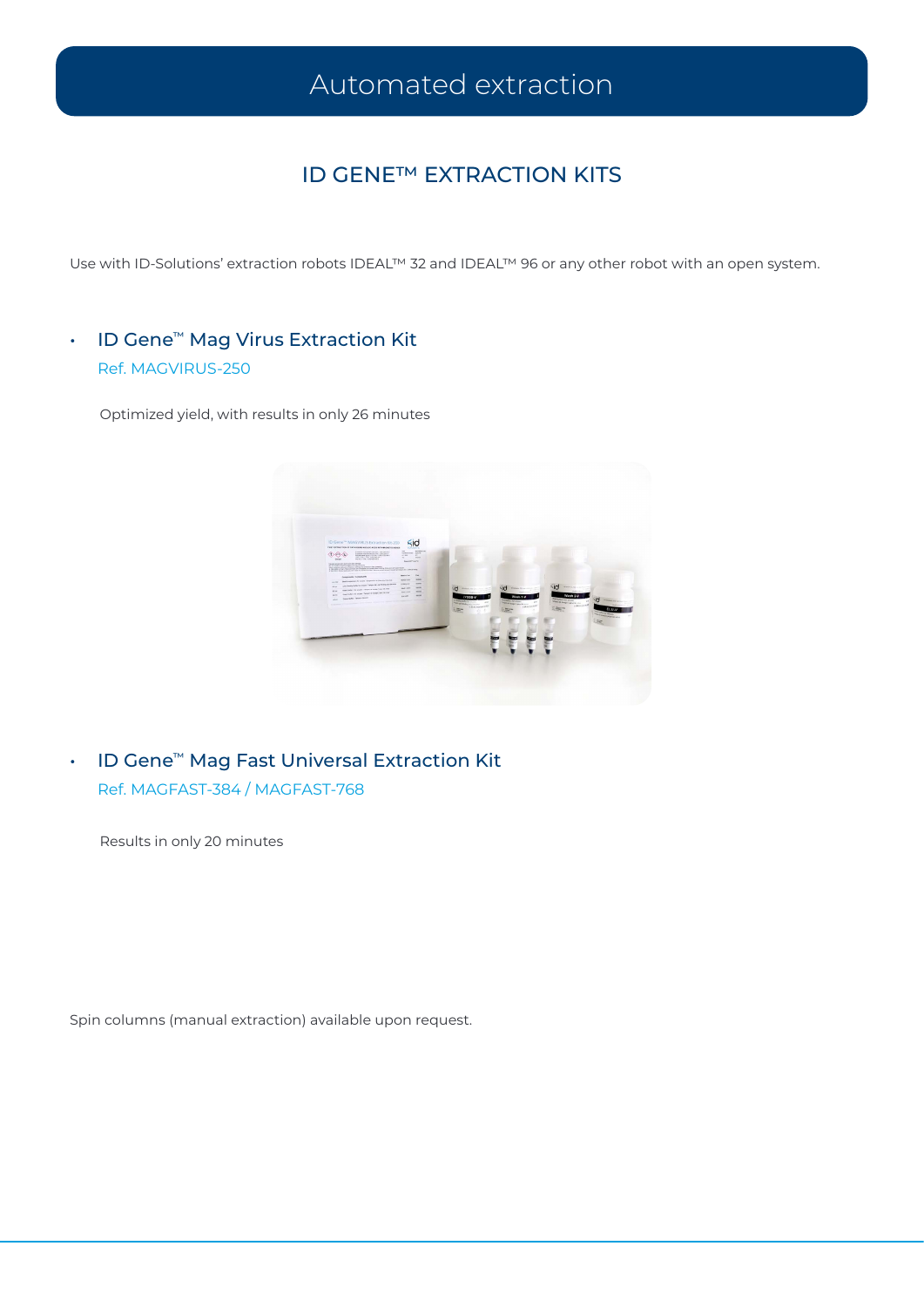# SARS-CoV-2 / Influenza Triplex RT-qPCR

The **IDTM SARS-CoV-2 / Influenza Triplex** detection kit is a triplex RT-PCR which specifically amplifies two target sequences of the SARS-CoV-2 coronavirus, as well as two target sequences of the Influenza A and B virus. The kit thereby allows for the **differential diagnosis of COVID-19 and Influenza in a single test**.

An endogenous internal control ensures sample presence and the absence of false negative results and a non-infectious viral particle with a RNA genome validates the extraction and reverse transcriptase step.

### **C** HIGHLY SENSITIVE AND SPECIFIC

- High specificity thanks to the dual detection system of two target genes of the SARS-CoV-2 coronavirus (N and RdRp) in FAM
- Dual target detection system of Influenza A and B virus in HEX/VIC
- **High sensitivity** : Limit of Detection (LOD95%) < 12 copies/PCR

#### **RELIABLE RESULTS**

- **Endogenous internal control** to ensure sample presence and the absence of false negatives
- **Positive Extraction Control (PEC): unique on the market,** for the validation of the extraction process and reverse transcriptase step
- **Positive Amplification Control (PAC)** for the validation of the amplification step
- CE-IVD marked

#### **C** SIMPLE AND RAPID OPERATION

- One step RT-PCR, results are obtained within 1 hour
- **Ready-to-use**

Results obtained in 1 hour



Thanks to a positive extraction control and an endogenous **RELIABLE** 

internal control



**RAPID FLEXIBLE READY-TO-USE**

± 2 minutes hands-on time to start



Validated on the main thermocyclers on the market

### Specifications

| <b>METHOD</b>       | RT-PCR - Triplex - Qualitative                                                                                         |                |  |
|---------------------|------------------------------------------------------------------------------------------------------------------------|----------------|--|
| <b>SAMPLE TYPES</b> | Nasopharyngeal, oropharyngeal swab<br>and sputum samples from humans                                                   |                |  |
| <b>TARGETS</b>      | Two target genes of the SARS-CoV-2<br>coronavirus in FAM and two target genes of<br>the Influenza A/B virus in VIC/HEX |                |  |
|                     | Endogenous internal control in Cy5                                                                                     |                |  |
| <b>CONTROL</b>      | Non-infectious viral particle with a RNA<br>genome in Cy5                                                              |                |  |
| <b>PRODUCT NAME</b> | ID™ SARS-CoV-2 / Influenza Triplex                                                                                     |                |  |
| PRODUCT CODES       | IDRESPI-P1-100                                                                                                         | IDRESPI-PI-500 |  |
| <b>FORMATS</b>      | 100 tests                                                                                                              | 500 tests      |  |



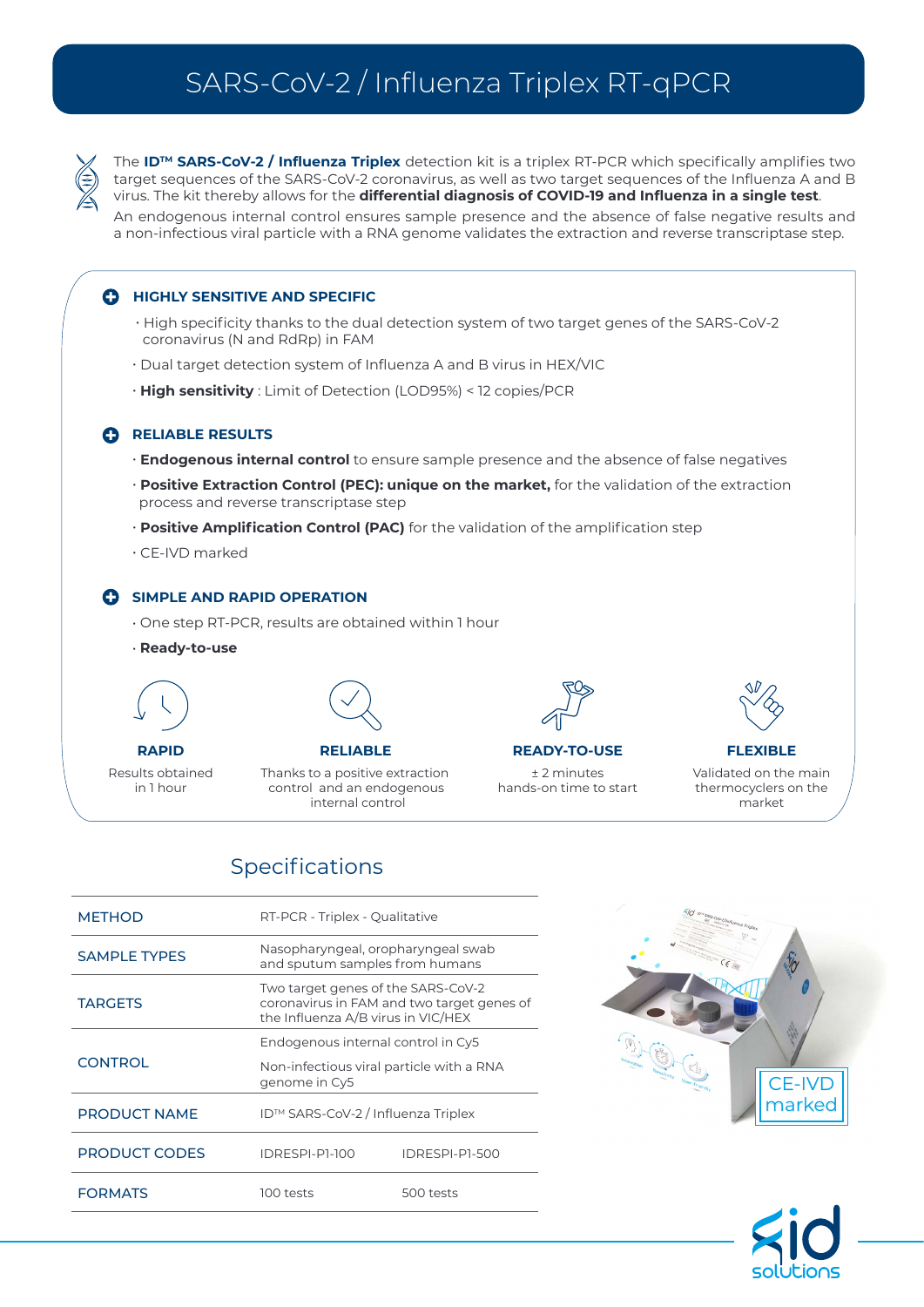# SARS-CoV-2 Triplex RT-qPCR

The **IDNCOV-2** detection kit is a triplex RT-PCR which specifically amplifies two target sequences in the gene coding for the nucleocapsid (N) protein of the SARS-CoV-2 coronavirus, as well as an endogenous control.

#### $\bullet$ **HIGHLY SENSITIVE AND SPECIFIC**

- High specificity thanks to the use of targets developed by the Center for Disease Control and Prevention (CDC, USA)
- High sensitivity: Limit of Detection (LOD95%) < 15 copies/PCR

### **CRELIABLE RESULTS**

- Dual-detection system of two target genes of the N protein
- Endogenous internal control to ensure sample presence and the absence of false negatives
- Validated by the French National Reference Laboratory and CE-IVD marked

### **C** SIMPLE AND RAPID OPERATION

• One step RT-PCR, results are obtained within 1 hour



Results obtained in 1 hour



Thanks to a dual-detection system and an endogenous internal control **RELIABLE RAPID FLEXIBLE READY-TO-USE**



± 2 minutes hands-on time to start



Validated on the main thermocyclers on the market

### Specifications

| <b>METHOD</b>       | RT-PCR - Triplex - Qualitative                                                    |              |  |
|---------------------|-----------------------------------------------------------------------------------|--------------|--|
| <b>SAMPLE TYPES</b> | Nasopharyngeal, oropharyngeal swab<br>and sputum samples from humans              |              |  |
| <b>TARGETS</b>      | Dual detection of two sequences in the<br>nucleocapsid-coding gene in FAM and VIC |              |  |
| INTERNAL CONTROL    | Amplification of an endogenous internal<br>control in Cy5                         |              |  |
| <b>PRODUCT NAME</b> | <b>IDNCOV-2</b>                                                                   |              |  |
| PRODUCT CODES       | IDNCOV2q-100                                                                      | IDNCOV2q-500 |  |
| <b>FORMATS</b>      | 100 tests                                                                         | 500 tests    |  |

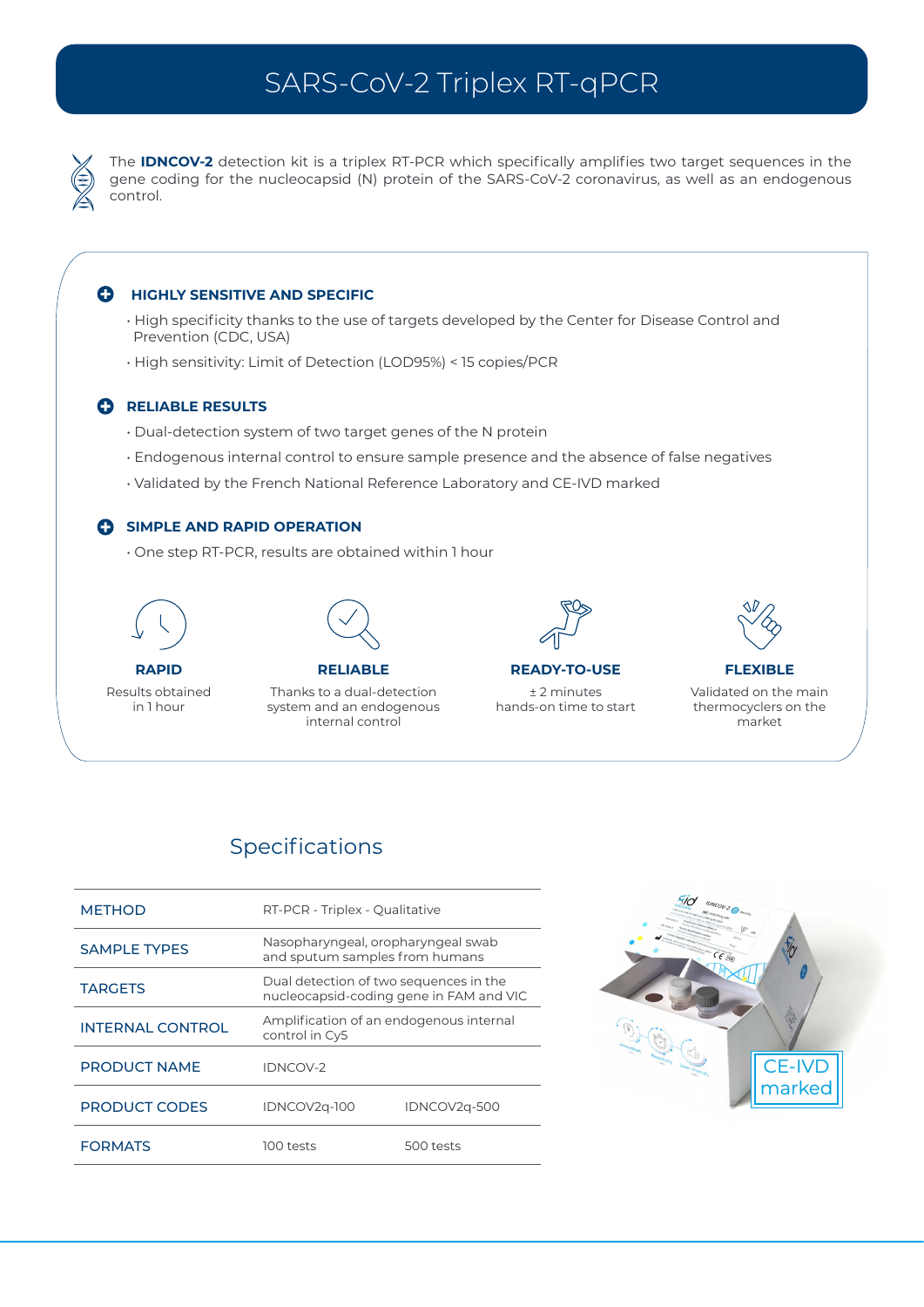# Ordering information

| <b>Extraction robots</b><br>IDEAL™ 96 robot:<br>96<br>IDEAL-96<br>Magnetic beads system for automated DNA/RNA purification<br>IDEAL™ 32 robot:<br>32<br>IDEAL-32<br>Magnetic beads system for automated DNA/RNA purification<br>Plastic consumables for IDEAL™ 96<br>Plastic tip combs<br>IDTIP-96<br>Elution plate<br>IDELU-96<br>Deepwell plate<br>IDWELL-96<br>Plastic consumables for IDEAL™ 32<br>IDTIP-32<br>Plastic tip combs<br>Deepwell plate<br>IDWELL-32<br><b>Magnetic bead extraction kits</b><br>250<br>ID Gene <sup>™</sup> Mag Virus Extraction Kit<br>MAGVIRUS-250<br>MAGFAST-384<br>384<br>ID Gene <sup>™</sup> Mag Fast Universal Extraction Kit<br>768<br>MAGFAST-768<br><b>Silica columns for manual extraction</b><br>50<br>SPIN50<br>ID Gene <sup>™</sup> Spin Universal Extraction Kit<br>250<br><b>SPIN250</b><br><b>RT-qPCR kits</b><br>100<br>IDNCOV2q-100<br><b>IDNCOV-2 Triplex RT-PCR</b><br><b>CE-IVD</b><br>500<br>IDNCOV2q-500<br>IDRESPI-P1-100<br>100<br>ID <sup>™</sup> SARS-CoV-2 / Influenza Triplex RT-PCR<br><b>CE-IVD</b><br>500<br>IDRESPI-P1-500<br>Serological ELISA tests (manual/automatable)*<br>384<br>SARSCOV2S-4P<br>ID Screen® SARS-CoV-2-N IgG Indirect<br><b>CE-IVD</b><br>768<br>SARSCOV2S-8P<br>384<br>SARSCOV2IGM-4P<br>ID Screen® SARS-CoV-2-N IgM Capture<br>768<br>SARSCOV2IGM-8P<br>384<br>SARSCOV2IGA-4P<br>ID Screen® SARS-CoV-2-N IgA Indirect<br>768<br>SARSCOV2IGA-8P | <b>PRODUCT DESCRIPTION</b> | <b>REACTIONS</b> | <b>REFERENCE</b> |
|----------------------------------------------------------------------------------------------------------------------------------------------------------------------------------------------------------------------------------------------------------------------------------------------------------------------------------------------------------------------------------------------------------------------------------------------------------------------------------------------------------------------------------------------------------------------------------------------------------------------------------------------------------------------------------------------------------------------------------------------------------------------------------------------------------------------------------------------------------------------------------------------------------------------------------------------------------------------------------------------------------------------------------------------------------------------------------------------------------------------------------------------------------------------------------------------------------------------------------------------------------------------------------------------------------------------------------------------------------------------------------------------------------------------------------------|----------------------------|------------------|------------------|
|                                                                                                                                                                                                                                                                                                                                                                                                                                                                                                                                                                                                                                                                                                                                                                                                                                                                                                                                                                                                                                                                                                                                                                                                                                                                                                                                                                                                                                        |                            |                  |                  |
|                                                                                                                                                                                                                                                                                                                                                                                                                                                                                                                                                                                                                                                                                                                                                                                                                                                                                                                                                                                                                                                                                                                                                                                                                                                                                                                                                                                                                                        |                            |                  |                  |
|                                                                                                                                                                                                                                                                                                                                                                                                                                                                                                                                                                                                                                                                                                                                                                                                                                                                                                                                                                                                                                                                                                                                                                                                                                                                                                                                                                                                                                        |                            |                  |                  |
|                                                                                                                                                                                                                                                                                                                                                                                                                                                                                                                                                                                                                                                                                                                                                                                                                                                                                                                                                                                                                                                                                                                                                                                                                                                                                                                                                                                                                                        |                            |                  |                  |
|                                                                                                                                                                                                                                                                                                                                                                                                                                                                                                                                                                                                                                                                                                                                                                                                                                                                                                                                                                                                                                                                                                                                                                                                                                                                                                                                                                                                                                        |                            |                  |                  |
|                                                                                                                                                                                                                                                                                                                                                                                                                                                                                                                                                                                                                                                                                                                                                                                                                                                                                                                                                                                                                                                                                                                                                                                                                                                                                                                                                                                                                                        |                            |                  |                  |
|                                                                                                                                                                                                                                                                                                                                                                                                                                                                                                                                                                                                                                                                                                                                                                                                                                                                                                                                                                                                                                                                                                                                                                                                                                                                                                                                                                                                                                        |                            |                  |                  |
|                                                                                                                                                                                                                                                                                                                                                                                                                                                                                                                                                                                                                                                                                                                                                                                                                                                                                                                                                                                                                                                                                                                                                                                                                                                                                                                                                                                                                                        |                            |                  |                  |
|                                                                                                                                                                                                                                                                                                                                                                                                                                                                                                                                                                                                                                                                                                                                                                                                                                                                                                                                                                                                                                                                                                                                                                                                                                                                                                                                                                                                                                        |                            |                  |                  |
|                                                                                                                                                                                                                                                                                                                                                                                                                                                                                                                                                                                                                                                                                                                                                                                                                                                                                                                                                                                                                                                                                                                                                                                                                                                                                                                                                                                                                                        |                            |                  |                  |
|                                                                                                                                                                                                                                                                                                                                                                                                                                                                                                                                                                                                                                                                                                                                                                                                                                                                                                                                                                                                                                                                                                                                                                                                                                                                                                                                                                                                                                        |                            |                  |                  |
|                                                                                                                                                                                                                                                                                                                                                                                                                                                                                                                                                                                                                                                                                                                                                                                                                                                                                                                                                                                                                                                                                                                                                                                                                                                                                                                                                                                                                                        |                            |                  |                  |
|                                                                                                                                                                                                                                                                                                                                                                                                                                                                                                                                                                                                                                                                                                                                                                                                                                                                                                                                                                                                                                                                                                                                                                                                                                                                                                                                                                                                                                        |                            |                  |                  |
|                                                                                                                                                                                                                                                                                                                                                                                                                                                                                                                                                                                                                                                                                                                                                                                                                                                                                                                                                                                                                                                                                                                                                                                                                                                                                                                                                                                                                                        |                            |                  |                  |
|                                                                                                                                                                                                                                                                                                                                                                                                                                                                                                                                                                                                                                                                                                                                                                                                                                                                                                                                                                                                                                                                                                                                                                                                                                                                                                                                                                                                                                        |                            |                  |                  |
|                                                                                                                                                                                                                                                                                                                                                                                                                                                                                                                                                                                                                                                                                                                                                                                                                                                                                                                                                                                                                                                                                                                                                                                                                                                                                                                                                                                                                                        |                            |                  |                  |
|                                                                                                                                                                                                                                                                                                                                                                                                                                                                                                                                                                                                                                                                                                                                                                                                                                                                                                                                                                                                                                                                                                                                                                                                                                                                                                                                                                                                                                        |                            |                  |                  |
|                                                                                                                                                                                                                                                                                                                                                                                                                                                                                                                                                                                                                                                                                                                                                                                                                                                                                                                                                                                                                                                                                                                                                                                                                                                                                                                                                                                                                                        |                            |                  |                  |
|                                                                                                                                                                                                                                                                                                                                                                                                                                                                                                                                                                                                                                                                                                                                                                                                                                                                                                                                                                                                                                                                                                                                                                                                                                                                                                                                                                                                                                        |                            |                  |                  |
|                                                                                                                                                                                                                                                                                                                                                                                                                                                                                                                                                                                                                                                                                                                                                                                                                                                                                                                                                                                                                                                                                                                                                                                                                                                                                                                                                                                                                                        |                            |                  |                  |
|                                                                                                                                                                                                                                                                                                                                                                                                                                                                                                                                                                                                                                                                                                                                                                                                                                                                                                                                                                                                                                                                                                                                                                                                                                                                                                                                                                                                                                        |                            |                  |                  |
|                                                                                                                                                                                                                                                                                                                                                                                                                                                                                                                                                                                                                                                                                                                                                                                                                                                                                                                                                                                                                                                                                                                                                                                                                                                                                                                                                                                                                                        |                            |                  |                  |
|                                                                                                                                                                                                                                                                                                                                                                                                                                                                                                                                                                                                                                                                                                                                                                                                                                                                                                                                                                                                                                                                                                                                                                                                                                                                                                                                                                                                                                        |                            |                  |                  |
|                                                                                                                                                                                                                                                                                                                                                                                                                                                                                                                                                                                                                                                                                                                                                                                                                                                                                                                                                                                                                                                                                                                                                                                                                                                                                                                                                                                                                                        |                            |                  |                  |
|                                                                                                                                                                                                                                                                                                                                                                                                                                                                                                                                                                                                                                                                                                                                                                                                                                                                                                                                                                                                                                                                                                                                                                                                                                                                                                                                                                                                                                        |                            |                  |                  |
|                                                                                                                                                                                                                                                                                                                                                                                                                                                                                                                                                                                                                                                                                                                                                                                                                                                                                                                                                                                                                                                                                                                                                                                                                                                                                                                                                                                                                                        |                            |                  |                  |
|                                                                                                                                                                                                                                                                                                                                                                                                                                                                                                                                                                                                                                                                                                                                                                                                                                                                                                                                                                                                                                                                                                                                                                                                                                                                                                                                                                                                                                        |                            |                  |                  |
|                                                                                                                                                                                                                                                                                                                                                                                                                                                                                                                                                                                                                                                                                                                                                                                                                                                                                                                                                                                                                                                                                                                                                                                                                                                                                                                                                                                                                                        |                            |                  |                  |
|                                                                                                                                                                                                                                                                                                                                                                                                                                                                                                                                                                                                                                                                                                                                                                                                                                                                                                                                                                                                                                                                                                                                                                                                                                                                                                                                                                                                                                        |                            |                  |                  |

*\* 96-well ELISA format.* 

*\* Test serum/plasma & dry blood spots.*